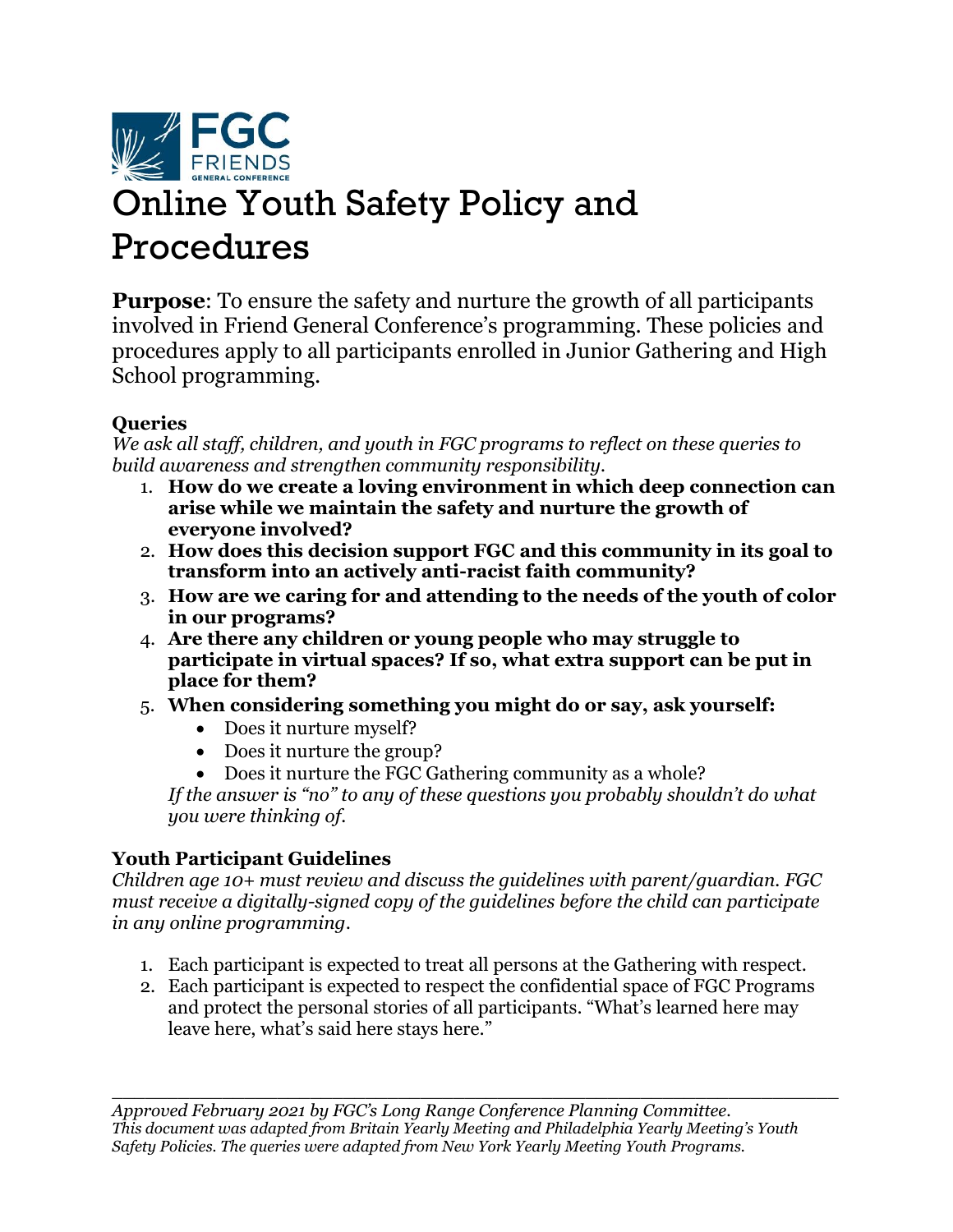- 3. Harassment and bullying of any kind will not be permitted at the Gathering. This is not only a Youth Program guideline, but a Gathering Expectation as well. See the Gathering Expectations for specific examples.
- 4. Youth in the High School Program must attend the online orientation held on the first Sunday of Gathering.
- 5. High School Participants must attend a daily mandatory support group. Participation in workshops is strongly encouraged. You are expected to arrive on time and to stay until the activity is over.
- 6. Youth are not permitted to attend Gathering events under the influence of illegal drugs or alcoholic beverages. This is not only a Youth Program guideline, but a Gathering Expectation as well.
- 7. High School Participants will refrain from sexual activity while participating in Gathering programming. This includes sharing any sexual content online.
- 8. Smoking guidelines are determined by the High School Business Meeting. Please see the [Participant Expectations for FGC High School Program](http://www.fgcquaker.org/sites/www.fgcquaker.org/files/attachments/Participant%20Expectations%20for%20FGC%20HS%20Program.pdf) for complete information.
- 9. The High School program is only open to members of the High School community and staff. Other Gathering attendees are not permitted in High School Gathering spaces.
- 10. Limit technology use when possible, in the interest of staying present. Please refrain from spending time on your phone or doing other activities on the computer during program time.
- 11. Youth are not permitted to take screenshots and/or recordings during any FGC Online Programming.

# **Parent & Guardian Guidelines**

*Parents/guardians must review and discuss the guidelines with their child. FGC must receive a digitally-signed copy of the guidelines before the parent/guardian and child can participate in any online programming*.

- 1. Parents/guardians are expected to help their children to be actively engaged with Junior Gathering and High School activities.
- 2. A Parent or guardian of children under age 10 are expected to be present and in the room during Junior Gathering.
- 3. Parents/guardians of High School participants must sign a Parental Release form.
- 4. Parents/guardians of High Schoolers are expected to attend an online orientation held on the first Sunday of Gathering. If unable to attend, please contact the High School Coordinators.

# **Staff and Adult Volunteer Guidelines**

- 1. All youth program staff must undergo a background check process
	- All High School staff and Junior Gathering Coordinators must have two references, a criminal background check and a Meeting Verification on file.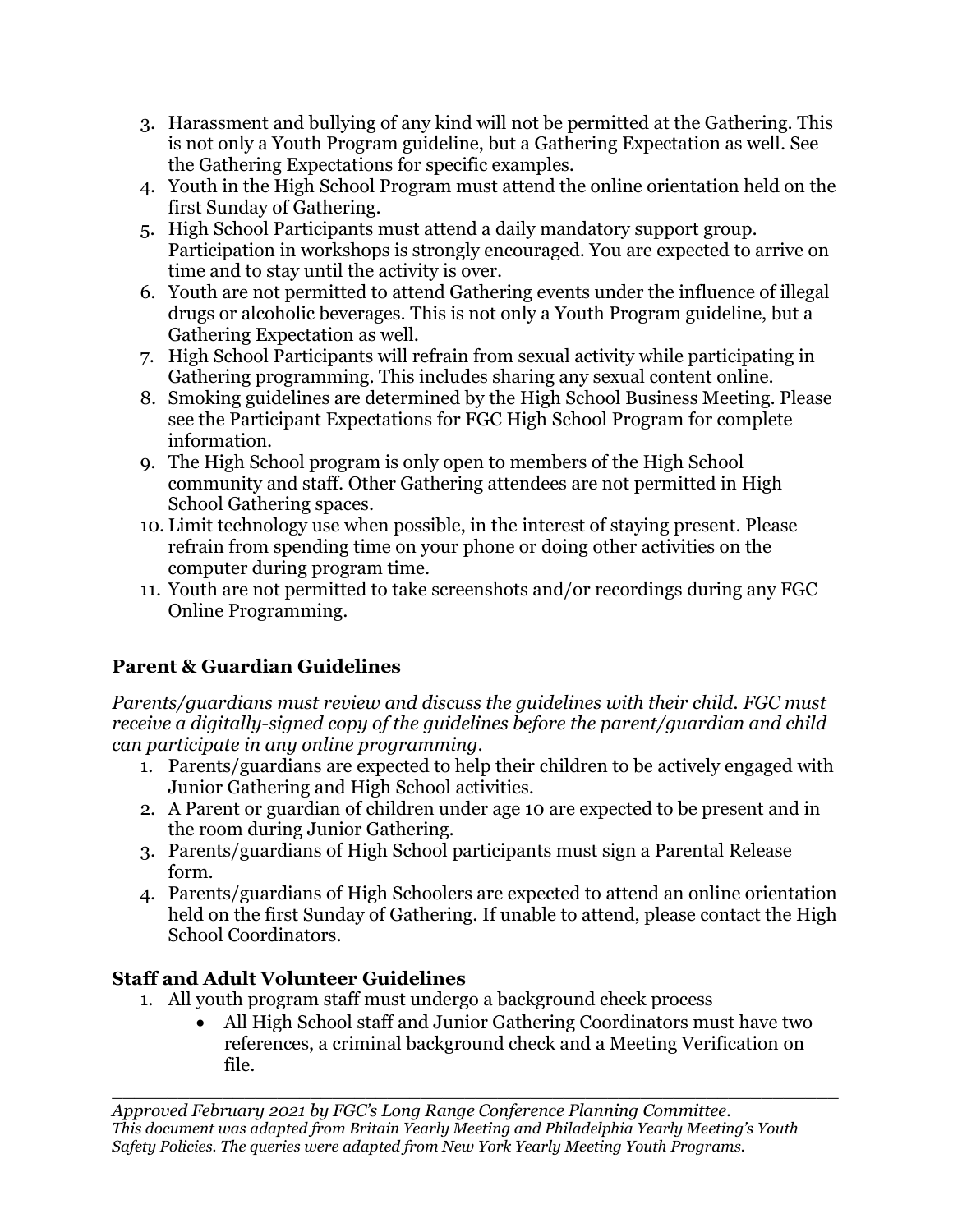- 2. All staff are Mandatory Reporters.
- 3. All staff must complete an annual online Child Safety Training and pass a Child Safety quiz by 80%.
- 4. Lend-a-hand volunteers and presenters do not have references on file but are never alone with a young person. They are always accompanied by coordinators or other staff.
- 5. There will always be a minimum of 2 staff present in any online session or breakout group.
	- A back-up staff member will be assigned to each time slot and be available as needed.
- 6. All staff have a direct line of communication to report any concerning behavior. High School staff should report to the High School Co-coordinators. Junior Gathering staff should report to the Junior Gathering Co-clerks. All staff can report directly to the Gathering Youth Coordinator or the Gathering Conference Coordinator.

#### **Procedures**

## **Pre-session:**

- 1. FGC will use the Zoom platform for its online youth programs.
	- Zoom keeps and accesses data from any recordings, whiteboards, chat data etc. – therefore no sensitive data should be uploaded, discussed in chats, or recorded using Zoom.
- 2. Parents/guardians will be given a copy of the zoom privacy policy upon signing up for FGC Youth Programming. (https://zoom.us/privacy)
- 3. For children in the Junior Gathering program, parents/guardians will receive the times and log-in information for any online programming.
- 4. Parents/guardians of High Schoolers will be cc'd on event invitations.
- 5. FGC Youth Programs will use the following default zoom settings:

*These settings may be changed to meet a specific program need, but the default is reset.*

- cannot join before host
- waiting room on (removed participants cannot rejoin)
- muted on entry
- participant whiteboard off
- disabling screen share
- only host can share screen
- chat function to chat host or everyone publicly only
- virtual background off

#### **At the beginning of a session:**

- 1. FGC Staff will sign into the online session prior to any youth in order to prepare.
- 2. FGC Staff will introduce themselves.

 $\_$  , and the set of the set of the set of the set of the set of the set of the set of the set of the set of the set of the set of the set of the set of the set of the set of the set of the set of the set of the set of th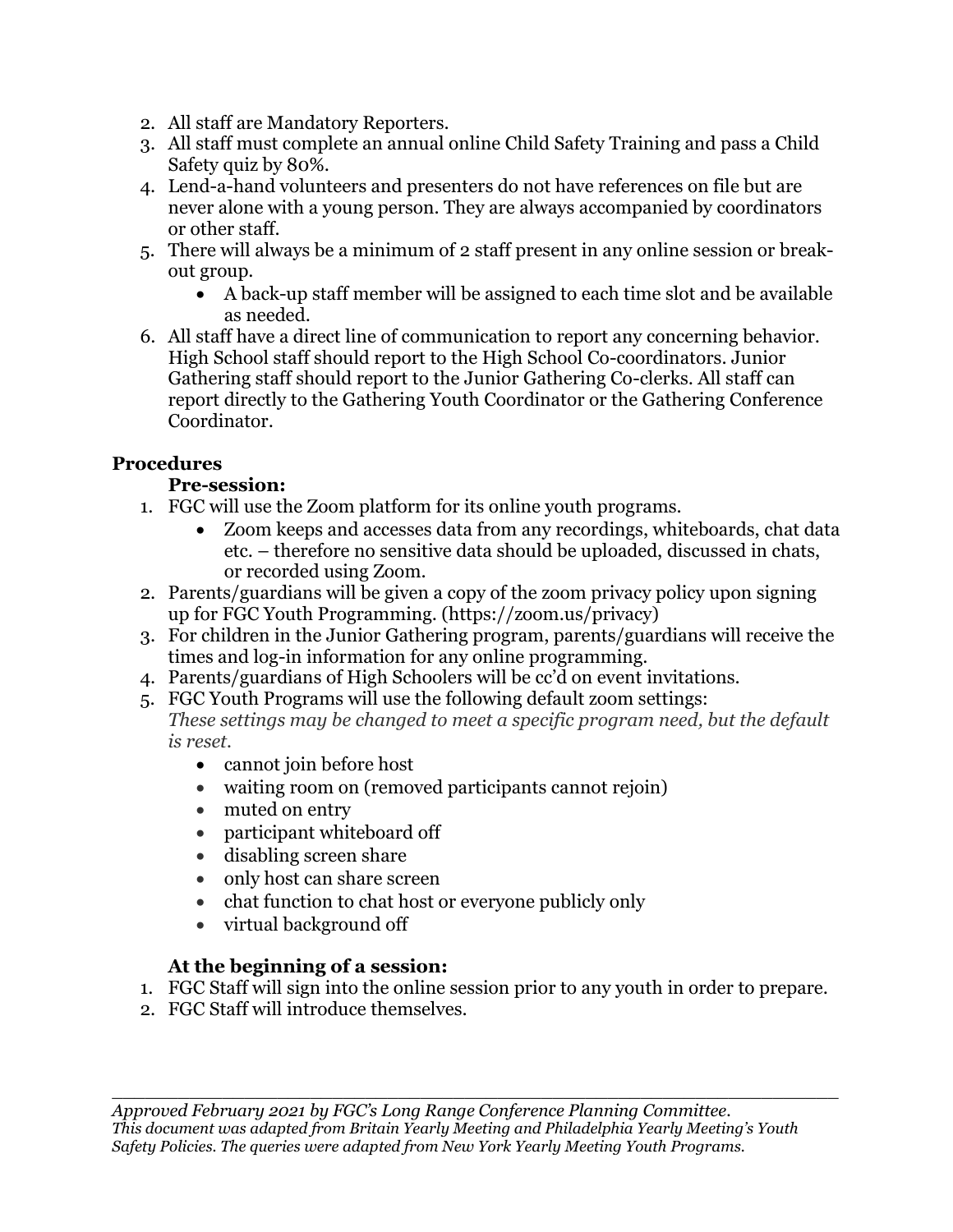- 3. FGC Staff will mention safety and security at the beginning of each session and tell participants the process for reporting any concerning behavior. Please reach out to Marian Dalke, Gathering Youth Coordinator, at jg@fgcquaker.org.
- 4. Participants are invited to introduce themselves.
- 5. Anyone else present in the participants' space is invited to introduce themselves.
- 6. Check zoom knowledge of participants.
- 7. Review community guidelines.
- 8. In High school support groups, the High School Coordinators will drop by at the beginning of the session to make sure only youth registered and with guidelines on hand are in the session.
- 9. During High School Support Groups, the High School Coordinators may drop by at any time during the session.

#### **At end of sessions:**

- 1. Staff will stay until the end of the session and debrief with one another.
- 2. Staff will report any concerning behavior to High School Coordinators, Junior Gathering Co-clerks or Gathering Youth Coordinator

#### **Dealing with Disruptions**

**In the event of a Zoombombing** the Zoom Host (and co-hosts/tech support) should:

- 1. Turn on the Waiting Room
	- a. From the Security button so nobody else can enter the meeting
	- b. Practice this before it's needed
- 2. Move the Zombomber to the waiting room, don't remove them from the meeting
	- a. This is reversible if it turns out you misidentified a participant as problematic, you can bring them back
	- b. If you use Zoom's "Remove Participant" feature, there is no way for them to get back in or for you to bring them back.
	- c. Chances are that legitimate participants will be confused and bewildered and linger in the waiting room while intentional disruptors will realize the fun is over and leave.
- 3. Ensure participant screen sharing is off
	- a. Practice this before it's needed
- 4. Scan for inappropriate participant screen names or images
	- a. Move those participants to the waiting room which the Zoom host should have enabled
- 5. Mute all participants
	- a. Do not allow participants to unmute themselves: check
- 6. Turn off the Chat (from the security button)
	- a. This takes away everybody's ability to chat and diffuses zoombomber joy

If there is a disruption caused by someone within the community (not a zoombombing)